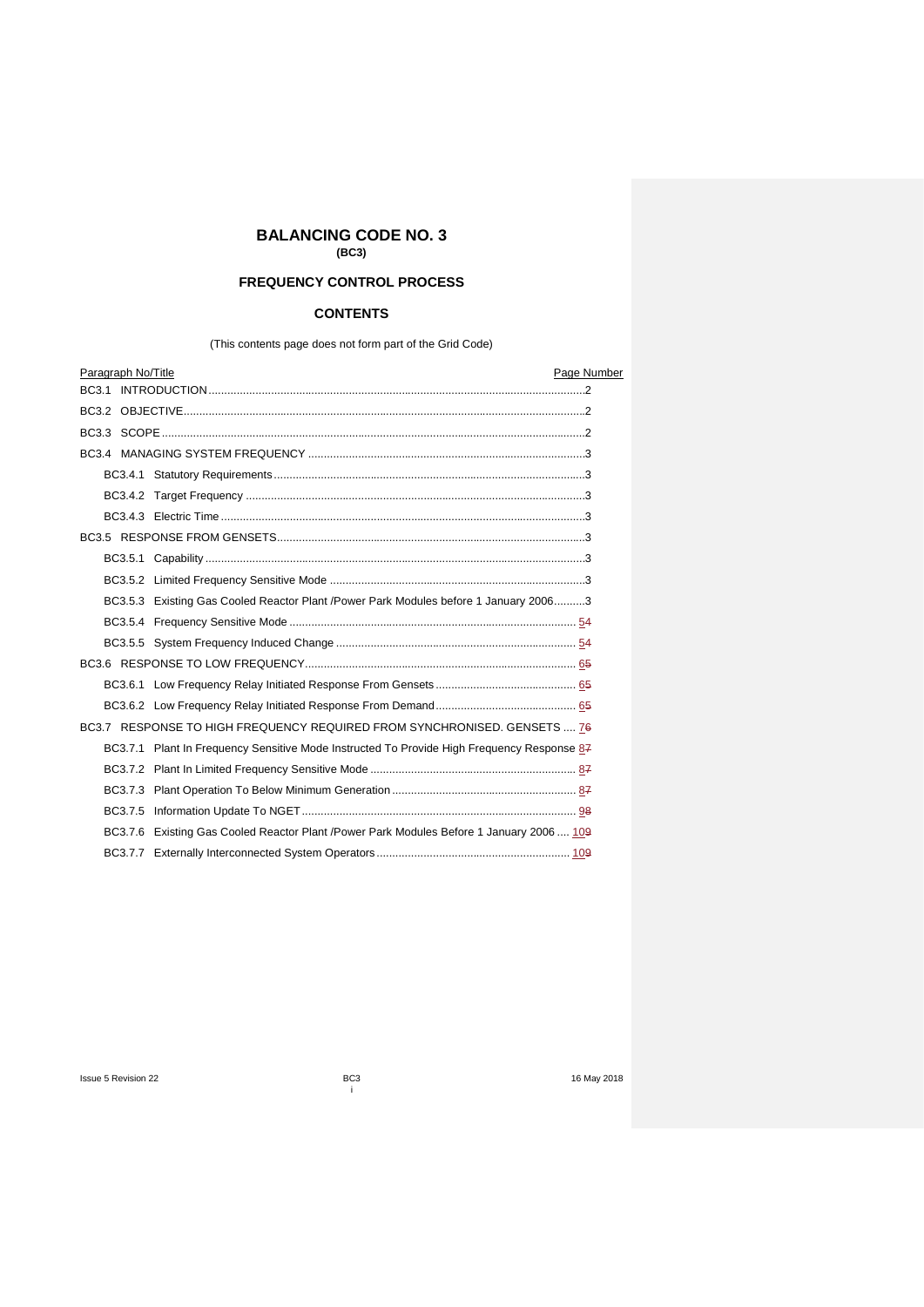# <span id="page-1-0"></span>BC3.1 INTRODUCTION

BC3.1.1 **BC3** sets out the procedure for **NGET** to use in relation to **EU Code Users** and **GB Code Users** to undertake **System Frequency** control. **System Frequency** will be controlled by response from **Gensets** (and **DC Converters** at **DC Converter Stations** and **HVDC Systems**) operating in **Limited Frequency Sensitive Mode** or **Frequency Sensitive Mode**, by the issuing of instructions to **Gensets** (and **DC Converters** at **DC Converter Stations** and **HVDC Systems**) and **Electricity Storage Modules** which form part of an **Electricity Storage Facility**) and by control of **Demand**. The requirements for **Frequency** control are determined by the consequences and effectiveness of the **Balancing Mechanism**, and accordingly, **BC3** is complementary to **BC1** and **BC2**.

## BC3.1.2 Inter-Relationship With Ancillary Services

The provision of response (other than by operation in **Limited Frequency Sensitive Mode** or in accordance with BC3.7.1(c)) in order to contribute towards **Frequency** control, as described in **BC3**, by **Generators** or **DC Converter Station** owners or **HVDC System Owners** or **Electricity Storage Facility Owners** will be an **Ancillary Service**. **Ancillary Services** are divided into three categories, **System Ancillary Services** Parts 1 and 2 and **Commercial Ancillary Services**. **System Ancillary Services**, Parts 1 and 2, are those **Ancillary Services** listed in CC.8.1 (as applicable to **GB Code Users**) or ECC8.1 (as applicable to **EU Code Users**); those in Part 1 of CC.8.1 or Part 1 of ECC.8.1 are those for which the **Connection Conditions** or **European Connection Conditions** (as applicable) require the capability as a condition of connection and those in Part 2 are those which may be agreed to be provided by **Users** and which can only be utilised by **NGET** if so agreed. **Commercial Ancillary Services** like those **System Ancillary Services** set out in Part 2 of CC.8.1 (as applicable to **GB Code Users**) or Part 2 of ECC.8.1 (as applicable to **EU Code Users**), may be agreed to be provided by **Users** and which can only be utilised by **NGET** if so agreed.

- BC3.1.3 The provision of **Frequency** control services, if any, from an **External System** via a **DC Converter Station** or **HVDC System** will be provided for in the **Ancillary Services Agreement** and/or **Bilateral Agreement** with the **DC Converter Station** owner or **HVDC System Owner** and/or any other relevant agreements with the relevant **EISO**.
- BC3.1.4 The provision of **Frequency** control services, if any, from an **Offshore Power Station** or **Offshore Electricity Storage Facility** connected to an **Offshore Transmission System** that includes a **Transmission DC Converter** will be facilitated (where necessary) through appropriate data signals provided to the **Offshore Power Station** by the **Relevant Transmission Licensee** in accordance with the **STC**.

#### BC3.2 OBJECTIVE

<span id="page-1-1"></span>The procedure for **NGET** to direct **System Frequency** control is intended to enable (as far as possible) **NGET** to meet the statutory requirements of **System Frequency** control.

#### BC3.3 SCOPE

<span id="page-1-2"></span>**BC3** applies to **NGET** and to **GB Code Users** and **EU Code Users**, which in this **BC3** means:

- (a) **GB Generators** with regard to their **Large Power Stations** (except those **Large Power Stations** with a **Registered Capacity** less than 50MW comprising of **Power Park Modules**),
- (b) **EU Generators** with regard to their **Large Power Stations**
- (c) **Network Operators**,
- (d) **DC Converter Station** owners and **HVDC System Owners**,

2 of 9

- (e) other providers of **Ancillary Services**, and
- (f) **Externally Interconnected System Operators**, and.

**Formatted:** Font: Not Bold

**Formatted:** Font: Bold **Formatted:** Font: Bold

**Formatted:** Font: Bold

**Formatted:** Font: Not Bold

Issue 5 Revision 22 **BC3** BC3 16 May 2018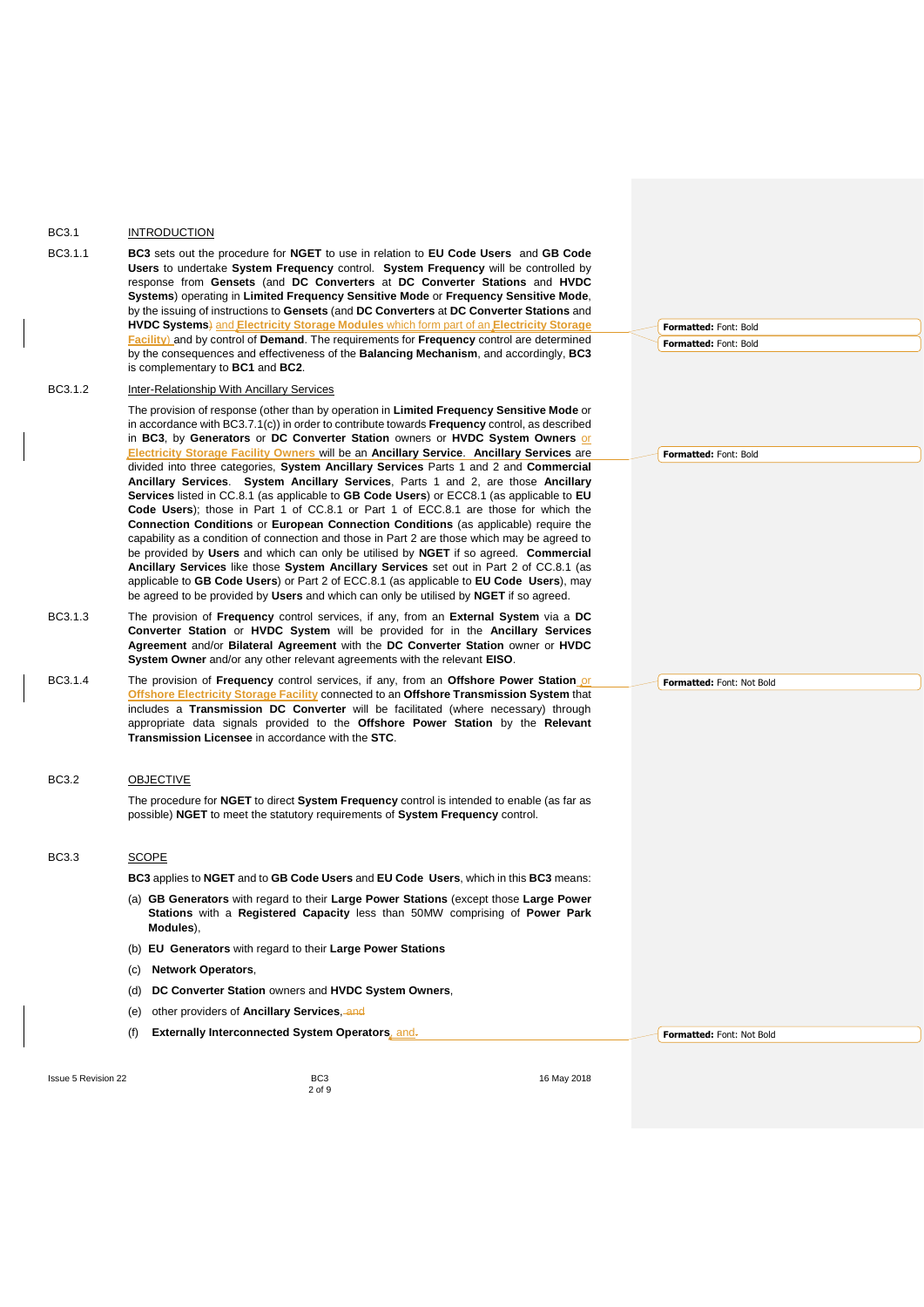(g) **Electricity Storage Facility Owners** with regard to their **Large Electricity Storage Facilities**

## BC3.4 MANAGING SYSTEM FREQUENCY

# BC3.4.1 **Statutory Requirements**

<span id="page-2-1"></span><span id="page-2-0"></span>When **NGET** determines it is necessary (by having monitored the **System Frequency**), it will, as part of the procedure set out in **BC2**, issue instructions (including instructions for **Commercial Ancillary Services**) in order to seek to regulate **System Frequency** to meet the statutory requirements of **Frequency** control. **Gensets** (except those owned and/or operated by **GB Generators** comprising of a **Power Park Module** in a **Power Station** with a **Registered Capacity** less than 50MW and those owned and/or operated by **GB Generators** comprising of a **Power Park Module** in Scotland with a **Completion Date** before 1 July 2004) and **DC Converters** at **DC Converter Stations** or **HVDC Systems** or **Electricity Storage Modules at Electricity Storage Facilities** when transferring **Active Power** to the **Total System**, operating in **Frequency Sensitive Mode** will be instructed by **NGET** to operate taking due account of the **Target Frequency** notified by **NGET**.

# BC3.4.2 Target Frequency

**NGET** will give 15 minutes notice of variation in **Target Frequency**.

#### BC3.4.3 Electric Time

<span id="page-2-3"></span><span id="page-2-2"></span>**NGET** will endeavour (in so far as it is able) to control electric clock time to within plus or minus 10 seconds by specifying changes to **Target Frequency**, by accepting bids and offers in the **Balancing Mechanism**. Errors greater than plus or minus 10 seconds may be temporarily accepted at **NGET's** reasonable discretion.

#### BC3.5 RESPONSE FROM GENSETS (AND DC CONVERTERS AT DC CONVERTER STATIONS AND HVDC SYSTEMS WHEN TRANSFERRING ACTIVE POWER TO THE TOTAL SYSTEM)

### BC3.5.1 Capability

<span id="page-2-5"></span><span id="page-2-4"></span>Each **Genset** (except those owned and/or operated by **GB Generators** and comprising of **Power Park Modules** in a **Power Station** with a **Registered Capacity** less than 50MW and those owned and/or operated by **GB Generators** and comprising of **Power Park Modules** in Scotland with a **Completion Date** before 1 July 2004) and each **DC Converter** at a **DC Converter Station** and **HVDC System** must at all times have the capability to operate automatically so as to provide response to changes in **Frequency** in accordance with the requirements of CC.6.3.7 or ECC.6.3.7 (as applicable) in order to contribute to containing and correcting the **System Frequency** within the statutory requirements of **Frequency** control. For **DC Converters** at **DC Converter Stations** and **HVDC Systems,** BC3.1.3 also appliesIn addition each **Genset** (and each **DC Converter** at a **DC Converter Station** and **HVDC System**) must at all times have the capability to operate in a **Limited Frequency Sensitive Mode**.

## BC3.5.2 Limited Frequency Sensitive Mode

<span id="page-2-6"></span>Each **Synchronised Genset** producing **Active Power** (and each **DC Converter** at a **DC Converter Station** and **HVDC System**) must operate at all times in a **Limited Frequency Sensitive Mode** (unless instructed in accordance with BC3.5.4 below to operate in **Frequency Sensitive Mode**). Operation in **Limited Frequency Sensitive Mode** must achieve the capability requirement described in CC.6.3.3 (in respect of **GB Code Users**) and ECC.6.3.3 (in respect of **EU Code Users**) and for **System Frequencies** up to 50.4Hz and shall be deemed not to be in contravention of CC.6.3.7 or ECC.6.3.7 (as applicable).

#### BC3.5.3 (a) Existing Gas Cooled Reactor Plant

**Issue 5 Revision 22 BC3 BC3 BC3 If the set of the set of the set of the set of the set of the set of the set of the set of the set of the set of the set of the set of the set of the set of the set of the set of th** 

<span id="page-2-7"></span>3 of 9

**Formatted:** Font: Not Bold

**Formatted:** Font: Bold **Formatted:** Font: Bold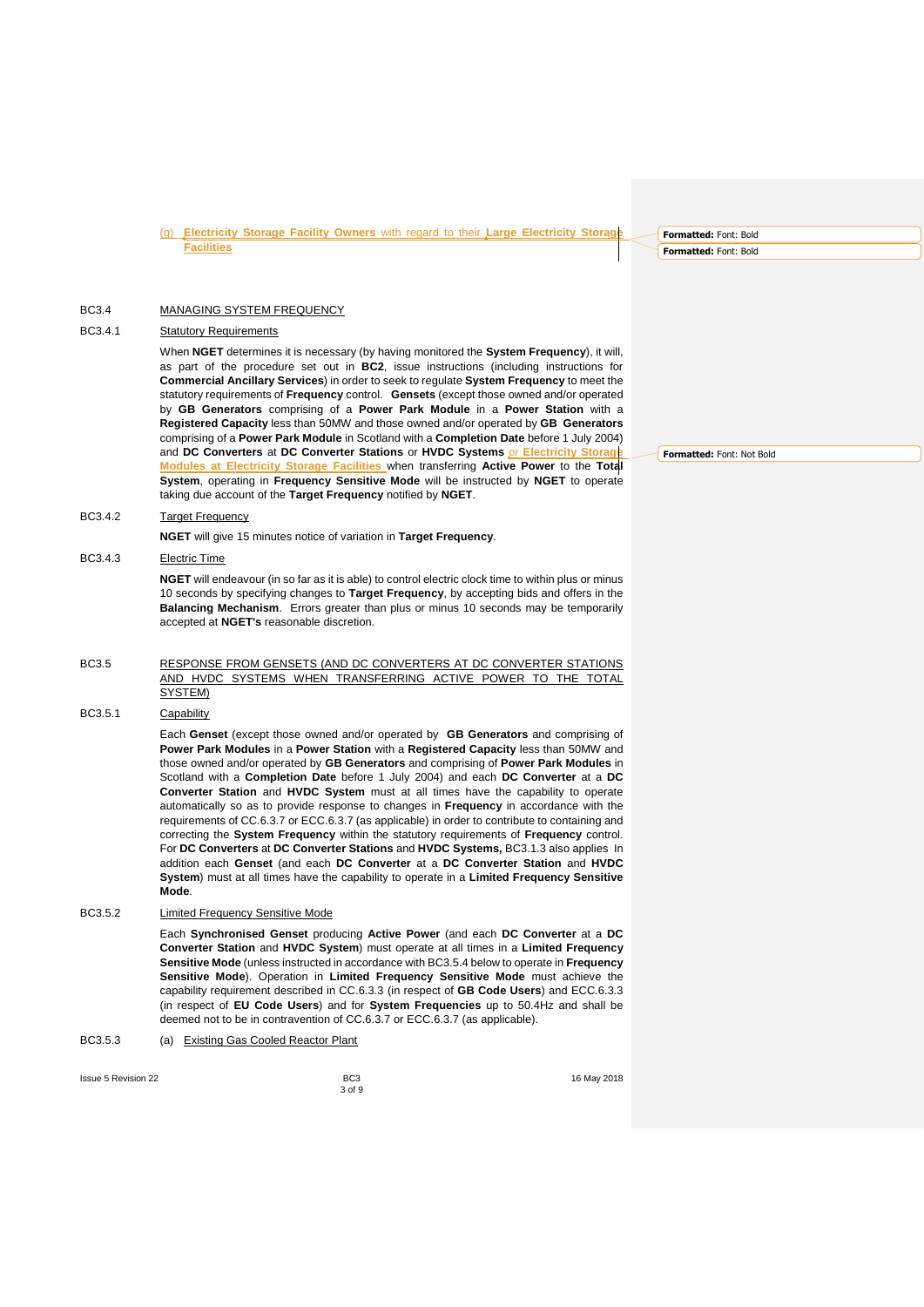**NGET** will permit **Existing Gas Cooled Reactor Plant** other than **Frequency Sensitive AGR Units** to operate in **Limited Frequency Sensitive Mode** at all times.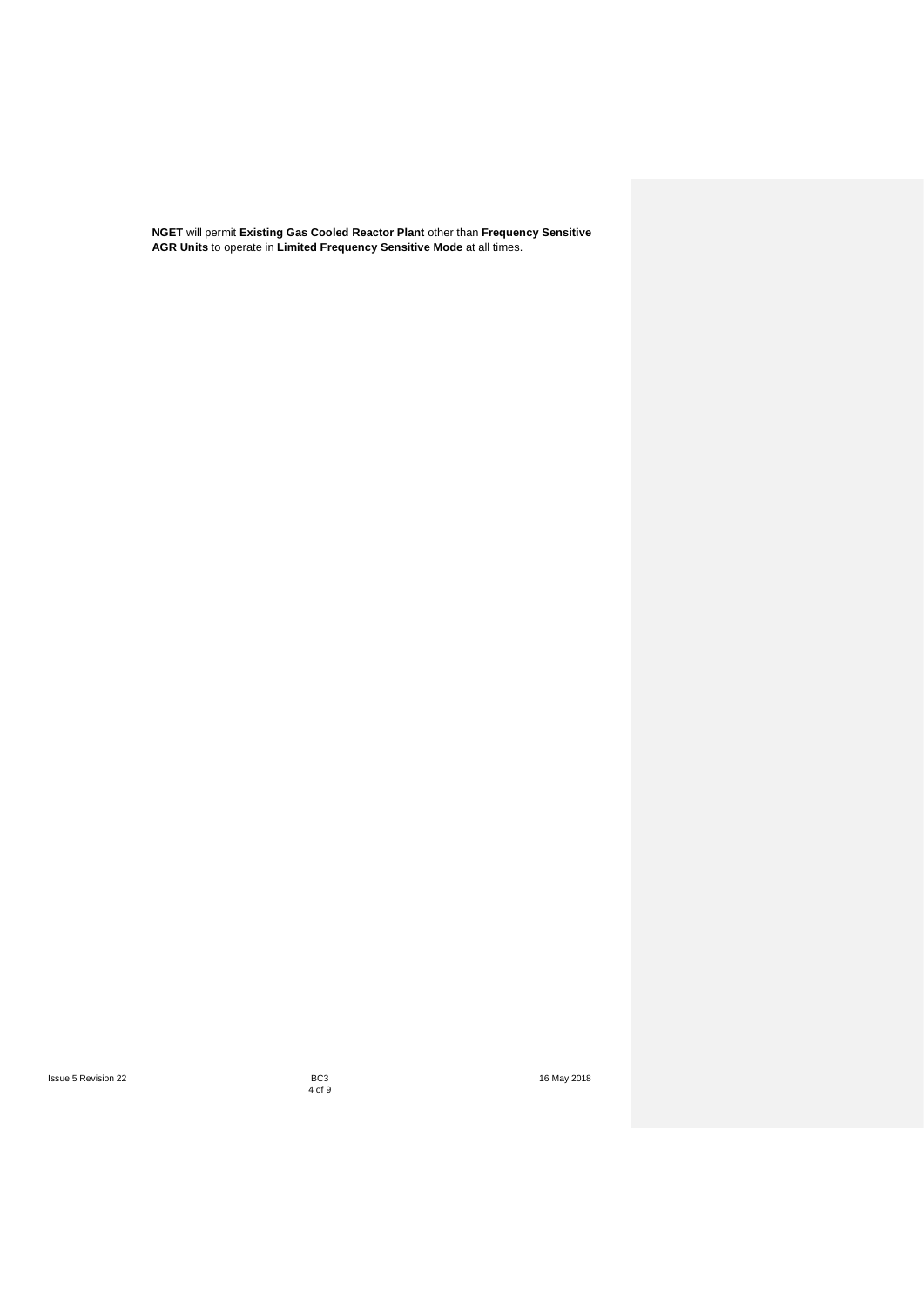#### (b) Power Park Modules belonging to GB Generators In Operation Before 1 January 2006

**NGET** will permit **Power Park Modules** which were in operation before 1 January 2006 and owned and/or operated by **GB Generators** to operate in **Limited Frequency Sensitive Mode** at all times. For the avoidance of doubt **Power Park Modules** owned and/or operated by **GB Generators** in England and Wales with a **Completion Date** on or after 1 January 2006 and **Power Park Modules** owned and/or operated by **GB Generators** in operation in Scotland after 1 January 2006 with a completion date after 1 July 2004 and in a **Power Station** with a **Registered Capacity** of 50MW or more will be required to operate in both **Limited Frequency Sensitive Mode** and **Frequency Sensitive Mode** of operation depending on **System** conditions. For the avoidance of doubt these requirements do not apply to **EU Generators**.

#### BC3.5.4 Frequency Sensitive Mode

- <span id="page-4-0"></span>(a) **NGET** may issue an instruction to a **Genset** (or **DC Converter** at a **DC Converter Station**  or **HVDC System** if agreed as described in BC3.1.3) to operate so as to provide **Primary Response** and/or **Secondary Response** and/or **High Frequency Response** (in the combinations agreed in the relevant **Ancillary Services Agreement**). When so instructed, the **Genset** or **DC Converter** at a **DC Converter Station** or **HVDC System** must operate in accordance with the instruction and will no longer be operating in **Limited Frequency Sensitive Mode**, but by being so instructed will be operating in **Frequency Sensitive Mode**.
- (b) **Frequency Sensitive Mode** is the generic description for a **Genset** (or **DC Converter** at a **DC Converter Station** or **HVDC System**) operating in accordance with an instruction to operate so as to provide **Primary Response** and/or **Secondary Response** and/or **High Frequency Response** (in the combinations agreed in the relevant **Ancillary Services Agreement**).
- (c) The magnitude of the response in each of those categories instructed will be in accordance with the relevant **Ancillary Services Agreement** with the **Generator** or **DC Converter Station** owner or **HVDC System Owner** or **Electricity Storage Facility Owner**.
- (d) Such instruction will continue until countermanded by **NGET** or until;
	- (i) the **Genset** is **De-Synchronised**; or
	- (ii) the **DC Converter** or **HVDC System** ceases to transfer **Active Power** to or from the **Total System** subject to the conditions of any relevant agreement relating to the operation of the **DC Converter Station** or **HVDC System**,

whichever is the first to occur.

- (e) **NGET** will not so instruct **Generators** in respect of **Existing Gas Cooled Reactor Plant** other than **Frequency Sensitive AGR Units**.
- (f) **NGET** will not so instruct **GB Generators** in respect of **Power Park Modules**:
	- (i) in Scotland in a **Power Station** with a **Completion Date** before 1 July 2004; or,
	- (ii) in a **Power Station** with a **Registered Capacity** of less than 50MW.
	- (iii) in England and Wales with a **Completion Date** before 1 January 2006.

# BC3.5.5 System Frequency Induced Change

A **System Frequency** induced change in the **Active Power** output of a **Genset** (or **DC Converter** at a **DC Converter Station** or **HVDC System**) which assists recovery to **Target Frequency** must not be countermanded by a **Generator** or **DC Converter Station** owner or **HVDC System Owner** or **Electricity Storage Facility Owner** except where it is done purely on safety grounds (relating to either personnel or plant) or, where necessary, to ensure the integrity of the **Power Station** or **DC Converter Station** or **HVDC System** or **Electricity Storage Facility Owner**.

**Formatted:** Font: Bold

**Formatted:** Font: Not Bold

**Issue 5 Revision 22 BC3 BC3 BC3 If the set of the set of the set of the set of the set of the set of the set of the set of the set of the set of the set of the set of the set of the set of the set of the set of th** 

<span id="page-4-1"></span>5 of 9

**Formatted:** Font: Not Bold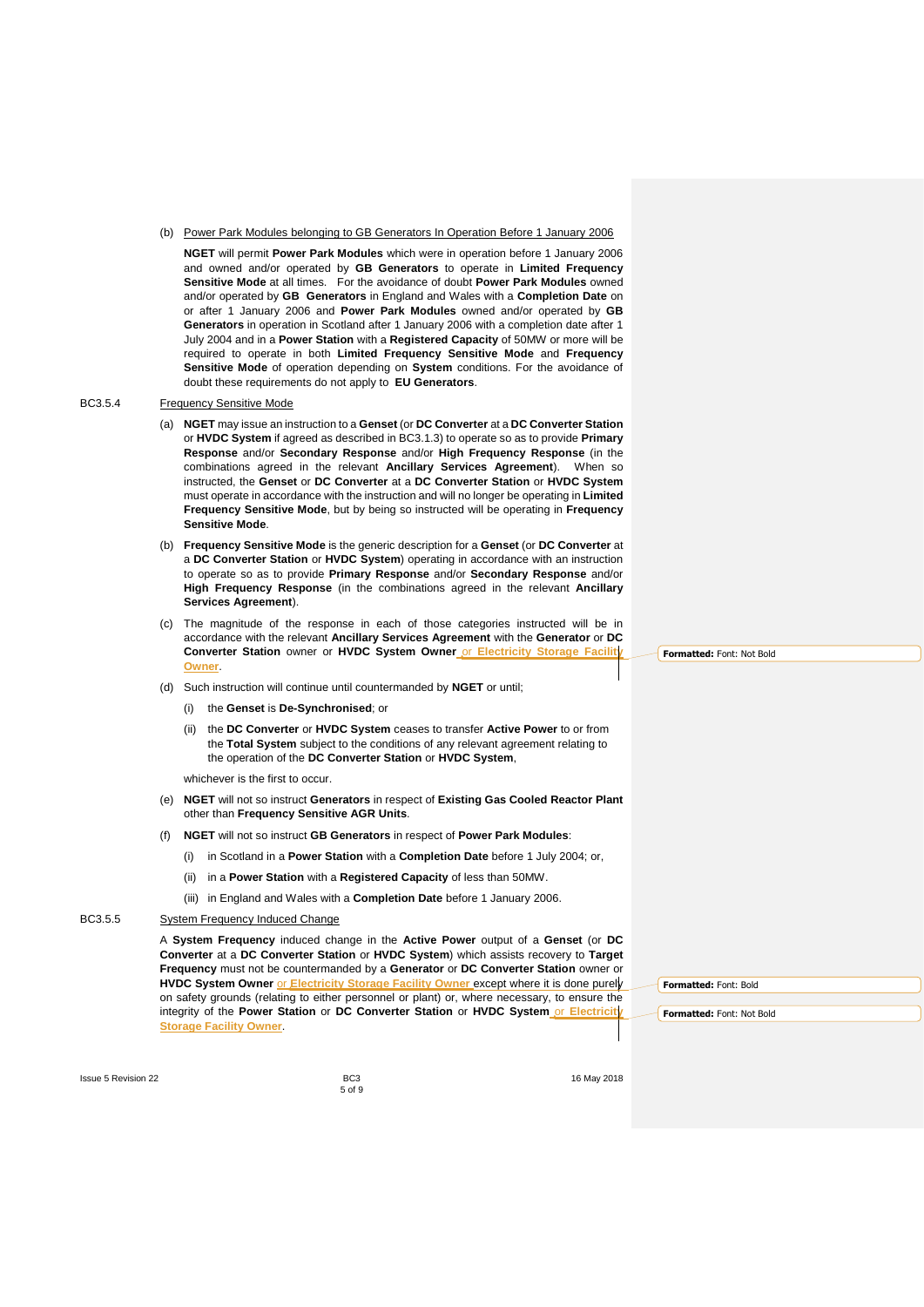# BC3.6 RESPONSE TO LOW FREQUENCY

| BC3.6.1 | Low Frequency Relay Initiated Response From Gensets And DC Converters At DC Converter |
|---------|---------------------------------------------------------------------------------------|
|         | Stations and HVDC Systems                                                             |
|         | NGET may utilise Gensets (and DC Converters at DC Converter Stations and HVDC         |
|         | Systems) with the capability of Low Frequency Relay initiated response as:            |

- <span id="page-5-1"></span><span id="page-5-0"></span>(i) synchronisation and generation from standstill;
- (ii) generation from zero generated output:
- (iii) increase in generated output;
- (iv) increase in **DC Converter** or **HVDC System** output to the **Total System** (if so agreed as described in BC3.1.3);
- (v) decrease in **DC Converter** or **HVDC System** input from the **Total System** (if so agreed as described in BC3.1.3);
- in establishing its requirements for **Operating Reserve**.
- (b) (i) **NGET** will specify within the range agreed with **Generators** and/or **EISOs** and/or **DC Converter Station** owners or **HVDC System Owners** or **Electricity Storage Facility Owners** (if so agreed as described in BC3.1.3), **Low Frequency Relay** settings to be applied to **Gensets** or **DC Converters at DC Converter Stations** or **HVDC Systems** pursuant to BC3.6.1 (a) and instruct the **Low Frequency Relay** initiated response placed in and out of service.
	- (ii) **Generators** and/or **EISOs** and/or **DC Converter Station** owners or **HVDC System Owners** or **Electricity Storage Facility Owners** (if so agreed as described in BC3.1.3) will comply with **NGET** instructions for **Low Frequency Relay** settings and **Low Frequency Relay** initiated response to be placed in or out of service. **Generators** or **DC Converter Station** owners or **HVDC System Owners** or **Ectricity Storage Facility Owners** or **EISOs** may not alter such Low Frequency **Relay** settings or take **Low Frequency Relay** initiated response out of service without **NGET's** agreement (such agreement not to be unreasonably withheld or delayed), except for safety reasons.
- BC3.6.2 Low Frequency Relay Initiated Response From Demand And Other Demand Modification Arrangements (Which May Include A DC Converter Station or HVDC System or Electricity Module When Importing Active Power From The Total System)
	- (a) **NGET** may, pursuant to an **Ancillary Services Agreement**, utilise **Demand** with the capability of **Low Frequency Relay** initiated **Demand** reduction in establishing its requirements for **Frequency Control**.
	- (b) (i) **NGET** will specify within the range agreed the **Low Frequency Relay** settings to be applied pursuant to BC3.6.2 (a), the amount of **Demand** reduction to be available and will instruct the **Low Frequency Relay** initiated response to be placed in or out of service.
		- (ii) **Users** will comply with **NGET** instructions for **Low Frequency Relay** settings and **Low Frequency Relay** initiated **Demand** reduction to be placed in or out of service. **Users** may not alter such **Low Frequency Relay** settings or take **Low Frequency Relay** initiated response out of service without **NGET's** agreement, except for safety reasons.
		- (iii) In the case of any such **Demand** which is **Embedded**, **NGET** will notify the relevant **Network Operator** of the location of the **Demand**, the amount of **Demand** reduction to be available, and the **Low Frequency Relay** settings.
	- (c) **NGET** may also utilise other **Demand** modification arrangements pursuant to an agreement for **Ancillary Services**, in order to contribute towards **Operating Reserve**.

Issue 5 Revision 22 **Issue 5 Revision 22 BC3** BC3 **16 May 2018** 

**Formatted:** Font: Bold

**Formatted:** Font: Bold

<span id="page-5-2"></span>**Formatted:** Font: Bold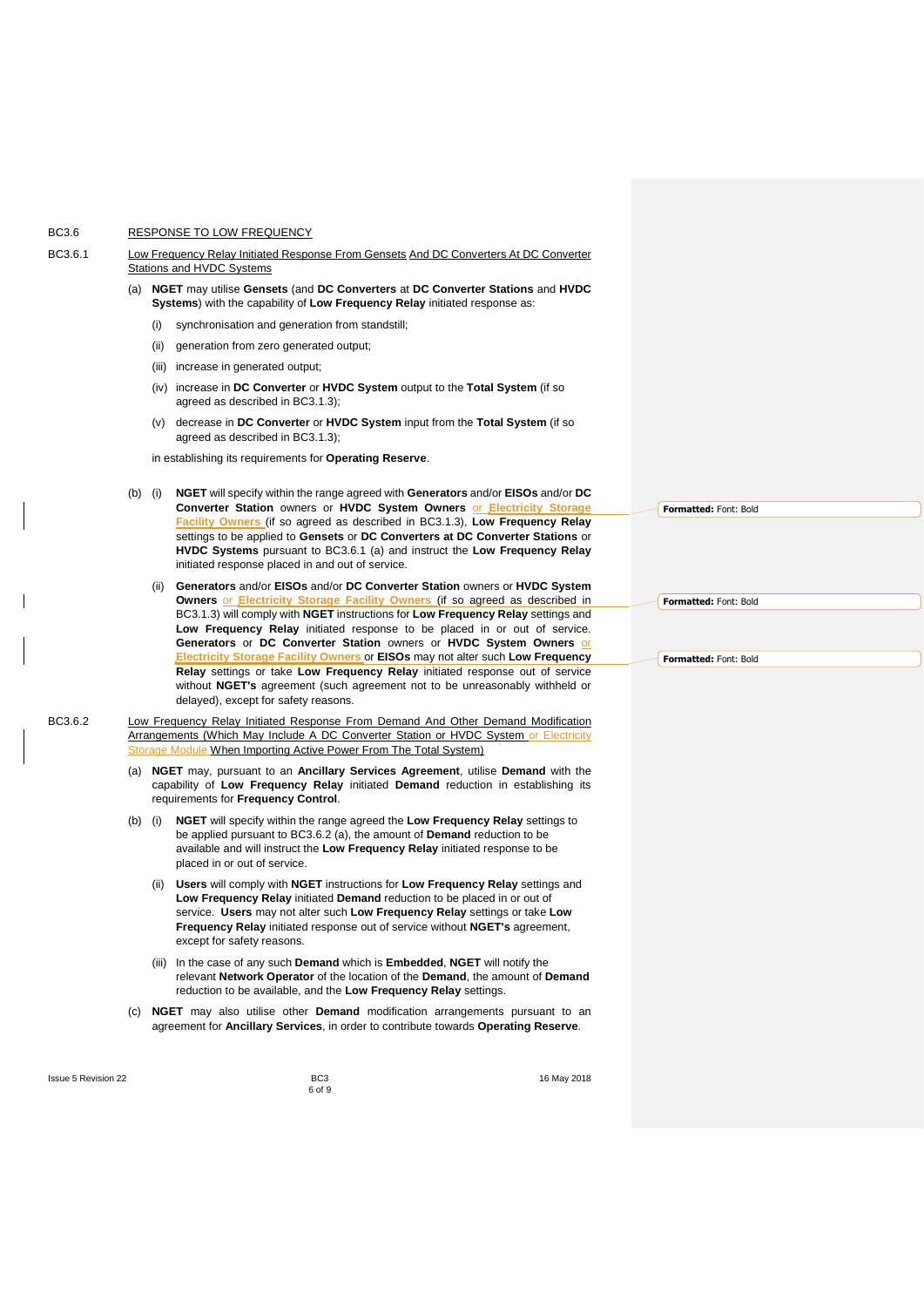BC3.7 RESPONSE TO HIGH FREQUENCY REQUIRED FROM SYNCHRONISED GENSETS (AND DC CONVERTERS AT DC CONVERTER STATIONS AND HVDC SYSTEMS WHEN TRANSFERRING ACTIVE POWER TO THE TOTAL SYSTEM)

BC3.7.1 Plant In Frequency Sensitive Mode Instructed To Provide High Frequency Response

- (a) Each **Synchronised Genset** (or each **DC Converter** at a **DC Converter Station** or **HVDC System**) in respect of which the **Generator** or **DC Converter Station** owner or **HVDC System Owner** or **Electricity Storage Facility Owner** and/or **EISO** has been instructed to operate so as to provide **High Frequency Response**, which is producing **Active Power** and which is operating above the **Designed Minimum Operating Level**, is required to reduce **Active Power** output in response to an increase in **System Frequency** above the **Target Frequency** (or such other level of **Frequency** as may have been agreed in an **Ancillary Services Agreement**). The **Target Frequency** is normally 50.00 Hz except where modified as specified under BC3.4.2.
- (b) (i) The rate of change of **Active Power** output with respect to **Frequency** up to 50.5 Hz shall be in accordance with the provisions of the relevant **Ancillary Services Agreement** with each **Generator** or **DC Converter Station** owner or **HVDC System Owner** or **Electricity Storage Facility Owner**. If more than one rate is provided for in the **Ancillary Services Agreement NGET** will instruct the rate when the instruction to operate to provide **High Frequency Response** is given.
	- (ii) The reduction in **Active Power** output by the amount provided for in the relevant **Ancillary Services Agreement** must be fully achieved within 10 seconds of the time of the **Frequency** increase and must be sustained at no lesser reduction thereafter.
	- (iii) It is accepted that the reduction in **Active Power** output may not be to below the **Designed Minimum Operating Level**.
- (c) In addition to the **High Frequency Response** provided, the **Genset** (or **DC Converter** at a **DC Converter Station** or **HVDC System**) must continue to reduce **Active Power**  output in response to an increase in **System Frequency** above 50.5 Hz at a minimum rate of 2 per cent of output per 0.1 Hz deviation of **System Frequency** above that level, such reduction to be achieved within five minutes of the rise to or above 50.5 Hz. For a **Power Station** with a **Completion Date** after 1st January 2009 or **Electricity Storage Facility**, this reduction in **Active Power** should be delivered in accordance with in (i) to (iv) below. For the avoidance of doubt, the provision of this reduction in **Active Power** output is not an **Ancillary Service**.
	- The reduction in Active Power output must be continuously and linearly proportional as far as practical, to the excess of **Frequency** above 50.5 Hz and must be provided increasingly with time over the period specified in (iii) below.
	- (ii) As much as possible of the proportional reduction in **Active Power** output must result from the frequency control device (or speed governor) action and must be achieved within 10 seconds of the time of the **Frequency** increase above 50.5 Hz.
	- (iii) The residue of the proportional reduction in **Active Power** output which results from automatic action of the **Genset** (or **DC Converter** at a **DC Converter Station** or **HVDC System**) output control devices other than the frequency control devices (or speed governors) must be achieved within 3 minutes from the time of the **Frequency** increase above 50.5 Hz.
	- (iv) Any further residue of the proportional reduction which results from non-automatic action initiated by the **Generator** or **DC Converter Station** owner or **HVDC System Owner** or **Electricity Storage Facility Owner** shall be initiated within 2 minutes, and achieved within 5 minutes, of the time of the **Frequency** increase above 50.5 Hz.

<span id="page-6-0"></span>**Formatted:** Font: Bold

**Formatted:** Font: Not Bold

**Formatted:** Font: Bold

**Formatted:** Font: Bold

**Issue 5 Revision 22 BC3 BC3 BC3 If the set of the set of the set of the set of the set of the set of the set of the set of the set of the set of the set of the set of the set of the set of the set of the set of th** 

7 of 9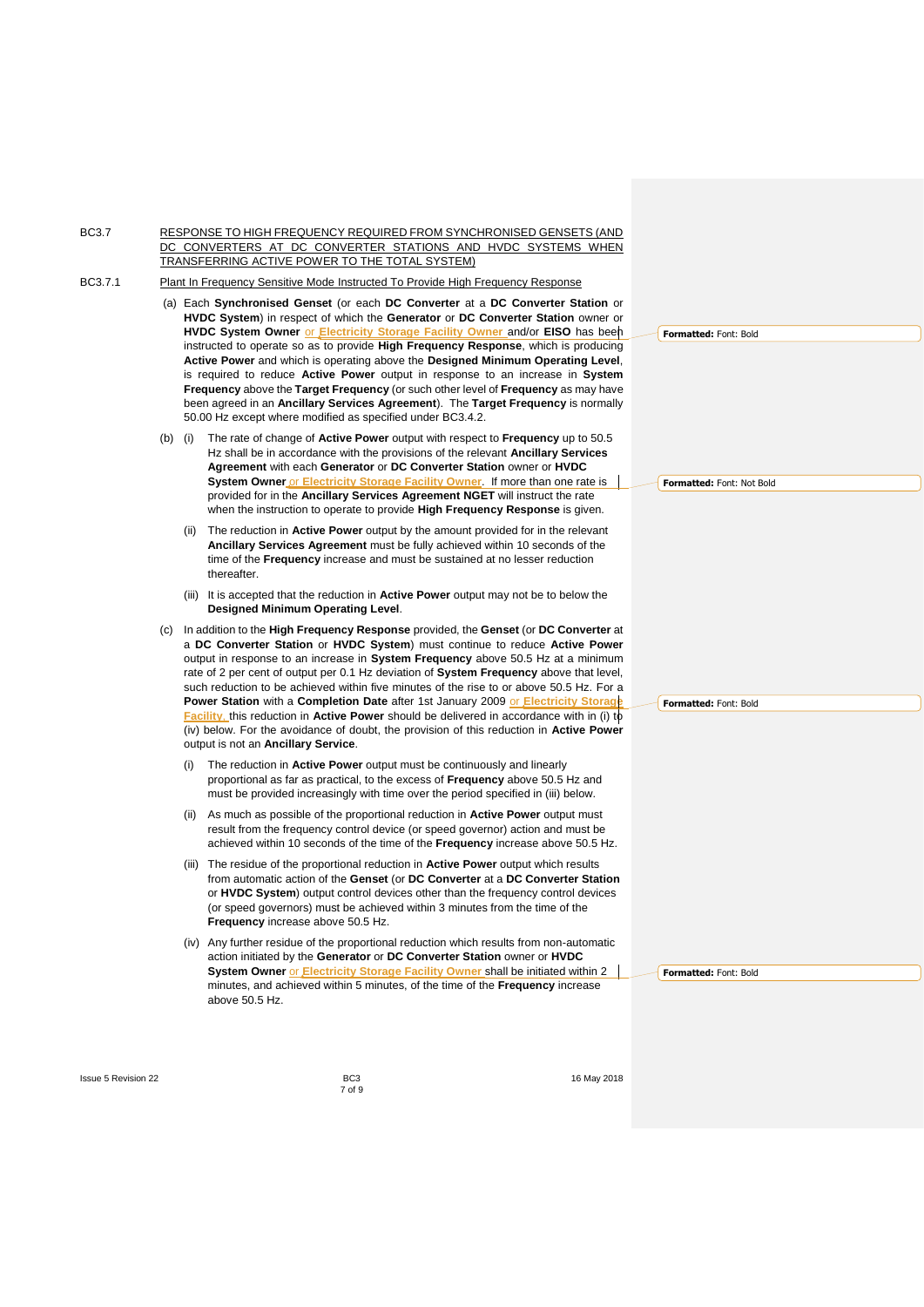## BC3.7.2 Plant In Limited Frequency Sensitive Mode

#### BC.3.7.2.1 Plant in Limited Frequency Sensitive Mode applicable to GB Code Users

The following requirements are applicable to **GB Code Users** in respect of **Plant** operating in **Limited Frequency Sensitive Mode**.For the avoidance of doubt, these requirements do not apply to **EU Generators**, and **HVDC System Owners** or **Electricity Storage Faciity Owners** for whom the requirements of BC.3.7.2.2 apply.

- <span id="page-7-0"></span>(a) Each **Synchronised Genset** (or **DC Converter** at a **DC Converter Station**) operating in a **Limited Frequency Sensitive Mode** which is producing **Active Power** is also required to reduce **Active Power** output in response to **System Frequency** when this rises above 50.4 Hz. In the case of **DC Converters** at **DC Converter Stations**, the provisions of BC3.7.7 are also applicable. For the avoidance of doubt, the provision of this reduction in **Active Power** output is not an **Ancillary Service**. Such provision is known as "**Limited High Frequency Response**".
- (b) (i) The rate of change of **Active Power** output must be at a minimum rate of 2 per cent of output per 0.1 Hz deviation of **System Frequency** above 50.4 Hz.
	- (ii) The reduction in **Active Power** output must be continuously and linearly proportional, as far as is practicable, to the excess of **Frequency** above 50.4 Hz and must be provided increasingly with time over the period specified in (iii) below.
	- (iii) As much as possible of the proportional reduction in **Active Power** output must result from the frequency control device (or speed governor) action and must be achieved within 10 seconds of the time of the **Frequency** increase above 50.4 Hz.
	- (iv) The residue of the proportional reduction in **Active Power** output which results from automatic action of the **Genset** (or **DC Converter** at a **DC Converter Station**) output control devices other than the frequency control devices (or speed governors) must be achieved within 3 minutes from the time of the **Frequency** increase above 50.4 Hz.
	- (v) Any further residue of the proportional reduction which results from non-automatic action initiated by the **Generator** or **DC Converter Station** owner shall be initiated within 2 minutes, and achieved within 5 minutes, of the time of the **Frequency**  increase above 50.4 Hz.
- (c) Each **GB Code User** in respect of a **Genset** (or **DC Converter** at a **DC Converter Station**) which is providing **Limited High Frequency Response** in accordance with this BC3.7.2 must continue to provide it until the **Frequency** has returned to or below 50.4 Hz or until otherwise instructed by **NGET**.
- BC.3.7.2.2 Plant in Limited Frequency Sensitive Mode applicable to EU Code Users

**EU Code Users** in respect of **Gensets** and **HVDC Systems** are required to operate in **Limited Frequency Sensitive Mode** at all times unless instructed by **NGET** to operate in **Frequency Senstive Mode**.Where **EU Code Users Gensets** and **HVDC Systems** are required to operate in **Limited Frequency Senstive Mode** then the requirements of ECC.6.3.7.1 and ECC.6.3.7.2 shall apply. For the avoidance of doubt, the requirements defined in BC.3.7.2.1 do not apply to **New Generators**, and **HVDC System Owners** or **Electricity Storage Facility Owners**.

BC3.7.3 \*\*\* Plant Operation To Below Minimum Generation or Minimum Stable Operating Level

**Formatted:** Font: Bold

<span id="page-7-1"></span>**Formatted:** Font: Not Bold

Issue 5 Revision 22 **Issue 5 Revision 22 BC3** BC3 **16 May 2018** 

8 of 9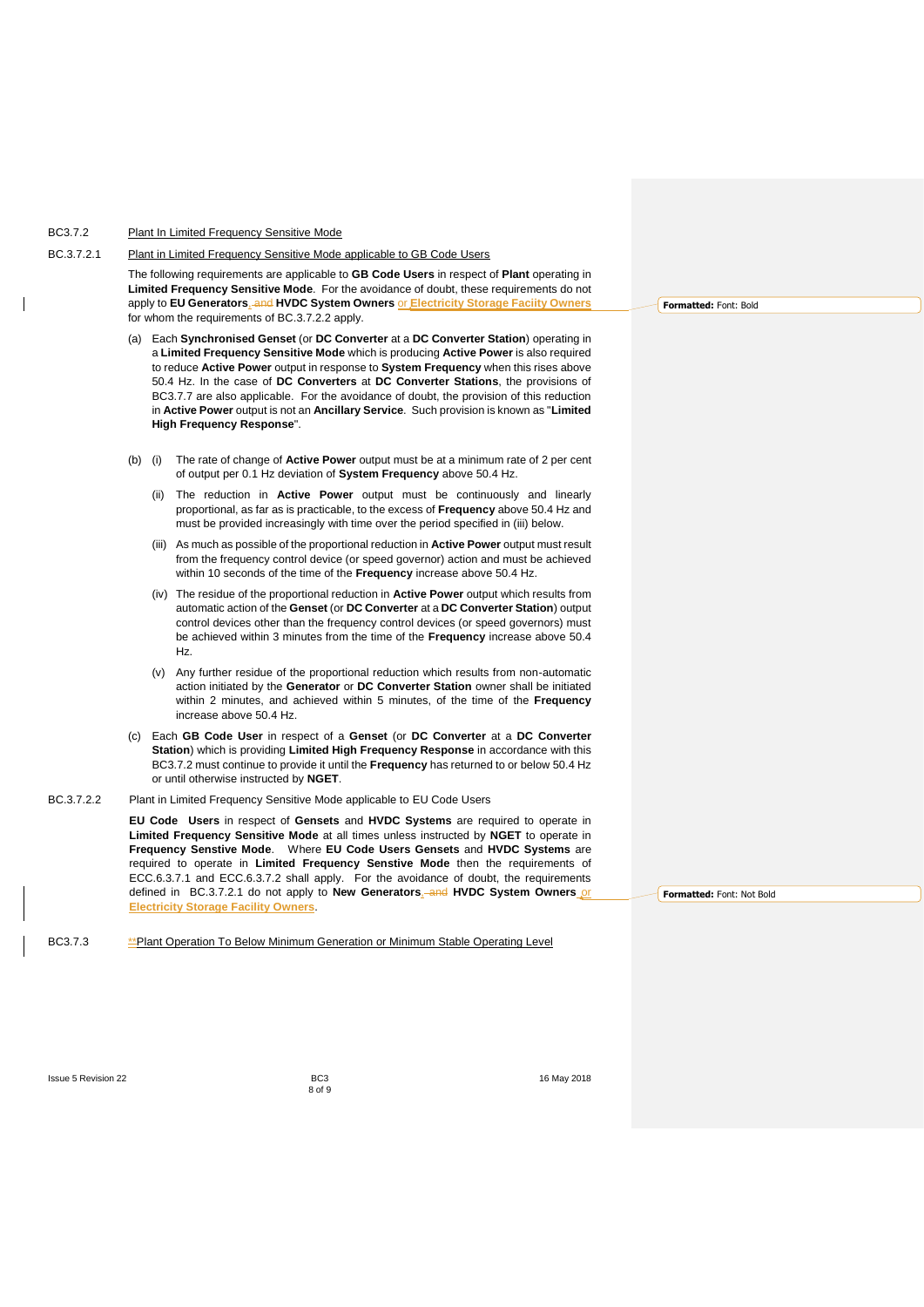- (a) As stated in CC.A.3.2 and ECC.A.3.2, steady state operation below **Minimum Generation** or the **Minimum Stable Operating Level** or the **Minimum Active Power Transmission Capacity** is not expected but if **System** operating conditions cause operation below the **Minimum Generation** or **Minimum Stable Operating Level** or the **Minimum Active Power Transmission Capacity** which gives rise to operational difficulties for the **Genset** (or **DC Converter** at a **DC Converter Station** or **HVDC System**) then **NGET** should not, upon request, unreasonably withhold issuing a **Bid-Offer Acceptance** to return the **Power Generating Module** and/or **Generating Unit** and/or **CCGT Module** and/or **Power Park Module** or **Electricity Storage Module** or **DC Converter** or **HVDC System** to an output not less than the **Minimum Generation** or the **Minimum Stable Operating Level** or the **Minimum Active Power Transmission Capacity**. In the case of a **DC Converter** or **HVDC System** not participating in the **Balancing Mechanism**, then **NGET** will, upon request, attempt to return the **DC Converter** or **HVDC System** to an output not less than **Minimum Generation** or **Minimum Stable Operating Level** or the **Minimum Active Power Transmission Capacity** or to zero transfer or to reverse the transfer of **Active Power**.
- (b) It is possible that a **Synchronised Genset** (or a **DC Converter** at a **DC Converter Station** or **HVDC System**) which responded as required under BC3.7.1 or BC3.7.2 to an excess of **System Frequency**, as therein described, will (if the output reduction is large or if the **Genset** (or a **DC Converter** at a **DC Converter Station** or **HVDC System**) output has reduced to below the **Designed Minimum Operating Level** or **Minimum Regulating Level** or the **Minimum Active Power Transmission Capacity** trip after a time.
- (c) All reasonable efforts should in the event be made by the **Generator** or **DC Converter Station** owner or HVDC System Owner or **Electricity Storage Facility Owner** to avoid such tripping, provided that the **System Frequency** is below 52Hz.
- (d) If the **System Frequency** is at or above 52Hz, the requirement to make all reasonable efforts to avoid tripping does not apply and the **Generator** or **DC Converter Station** owner or **HVDC System Owner** or **Electricity Storage Facility Owner** is required to take action to protect the **Power Generating Modules** and/or **Generating Units** and/or **Power Park Modules** and/or **Electricity Storage Modules** or **DC Converters** or **HVDC Systems** as specified in CC.6.3.13 or ECC.6.3.13.1.
- (e) In the event of the **System Frequency** becoming stable above 50.5Hz, after all **Genset** and **DC Converter** and **HVDC System** action as specified in BC3.7.1 and BC3.7.2 has taken place, **NGET** will issue appropriate **Bid-Offer Acceptances** and/or **Ancillary Service** instructions, which may include **Emergency Instructions** under **BC2** to trip **Gensets** (or, in the case of **DC Converters** at **DC Converter Stations** or **HVDC Systems**, to stop or reverse the transfer of **Active Power**) so that the **Frequency** returns to below 50.5Hz and ultimately to **Target Frequency**.
- (f) If the **System Frequency** has become stable above 52 Hz, after all **Genset** and **DC Converter** or **HVDC System** action as specified in BC3.7.1 and BC3.7.2 has taken place, **NGET** will issue **Emergency Instructions** under **BC2** to trip appropriate **Gensets** (or in the case of **DC Converters** at **DC Converter Stations** or **HVDC Systems** to stop or reverse the transfer of **Active Power**) to bring the **System Frequency** to below 52Hz and follow this with appropriate **Bid-Offer Acceptances** or **Ancillary Service** instructions or further **Emergency Instructions** under **BC2** to return the **System Frequency** to below 50.5 Hz and ultimately to **Target Frequency**.
- BC3.7.4 The **Generator** or **DC Converter Station** owner or **HVDC System Owner** or **Electricity Storage Facility Owner** will not be in breach of any of the provisions of BC2 by following the provisions of BC3.7.1, BC3.7.2 or BC3.7.3.
- BC3.7.5 Information Update To NGET

**Formatted:** Font: Not Bold

**Formatted:** Font: Bold

**Formatted:** Font: Not Bold

**Formatted:** Font: Bold

**Formatted:** Font: Bold

**Issue 5 Revision 22 BC3 BC3 BC3 If the set of the set of the set of the set of the set of the set of the set of the set of the set of the set of the set of the set of the set of the set of the set of the set of th** 

<span id="page-8-0"></span>9 of 9